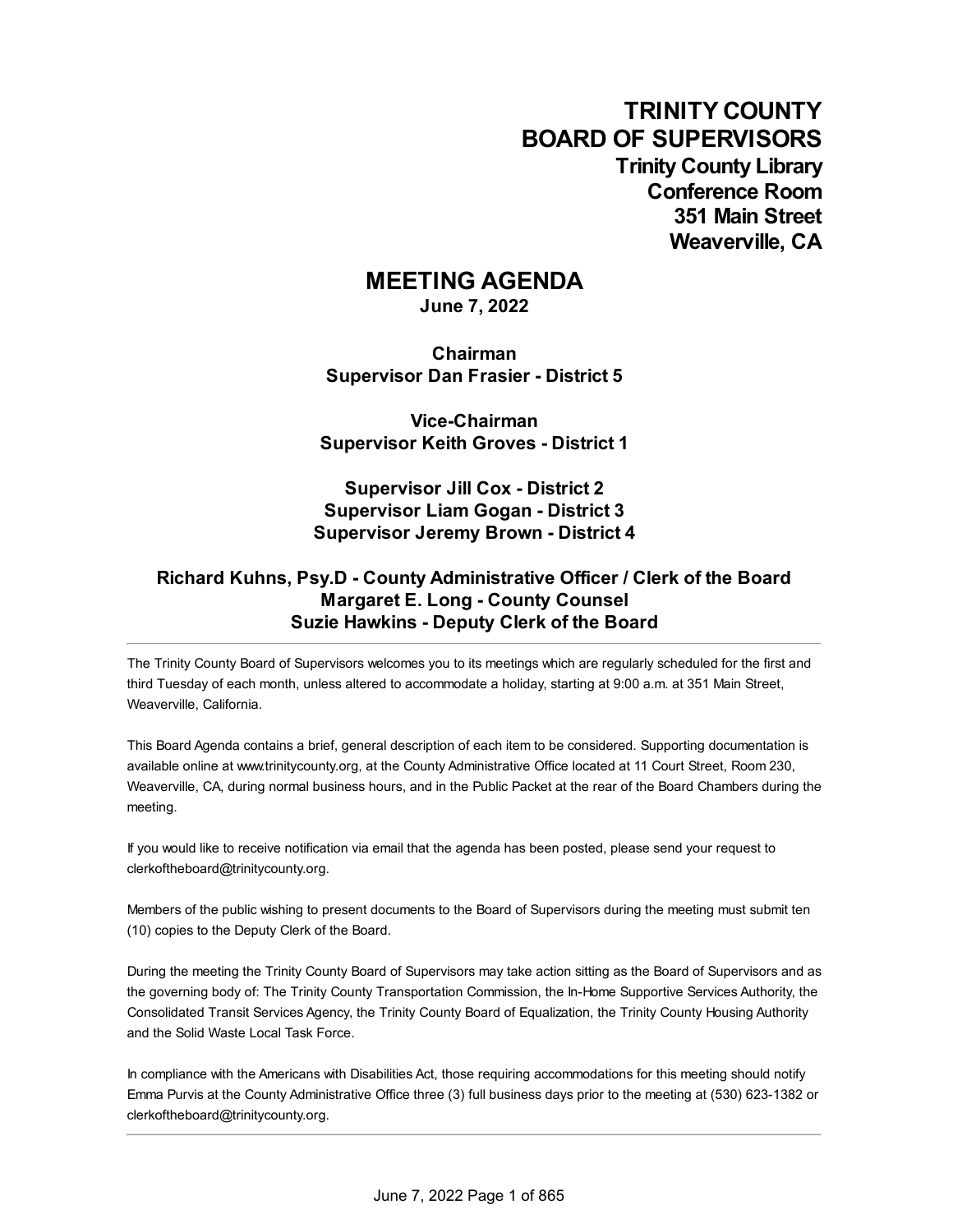## **ZOOM INFORMATION**

Join Zoom Meeting <https://zoom.us/j/5950072851?pwd=RHp6TDhNajNJMVJHZFJlRmhacmJjUT09>

Meeting ID: 595 007 2851 Passcode: 267684

Dial In: 1 (669) [900-6833](https://zoom.us/j/96022615025?pwd=c2toQVR5Wlpnem9xVVBDU0JISlAwdz09) Phone Commands: \*6 Mute/Unmute; \*9 Raise Hand

If you need assistance with Zoom please go to this website: <https://support.zoom.us/hc/en-us/articles/201362283-Testing-computer-or-device-audio>

Just a reminder that the chat feature is not the appropriate forum to ask questions or provide comments. This chat should only be used to notify us of technical issues. No response will be given in acknowledgement or otherwise via the Zoom chat.

Public Comment given via Zoom can only be done audibly (not via chat), and you must either "Raise Your Hand" or use the chat to request your turn.

#### **9:00 AM**

## **CALL MEETING TO ORDER IN OPEN SESSION**

## **PLEDGE OF ALLEGIANCE**

## **PUBLIC COMMENT**

This time is for information from the public on matters not appearing on this agenda or within the Consent Calendar. All comments are limited to three minutes and must pertain to matters within the jurisdiction of this Board. When addressing the Board please state your name for the record and address the Board as a whole through the Chair. No action or discussion will be conducted on matters not listed on the agenda, however, the Chair may refer the subject *matter to the appropriate department for follow-up or schedule the matter on a subsequent Board Agenda.*

# **Presentations**

## **Clerk of the Board**

**1.1** Receive a presentation from the TOT Partners regarding their joint marking plan for Trinity County. **No fiscal impact.**

## **Planning and Zoning**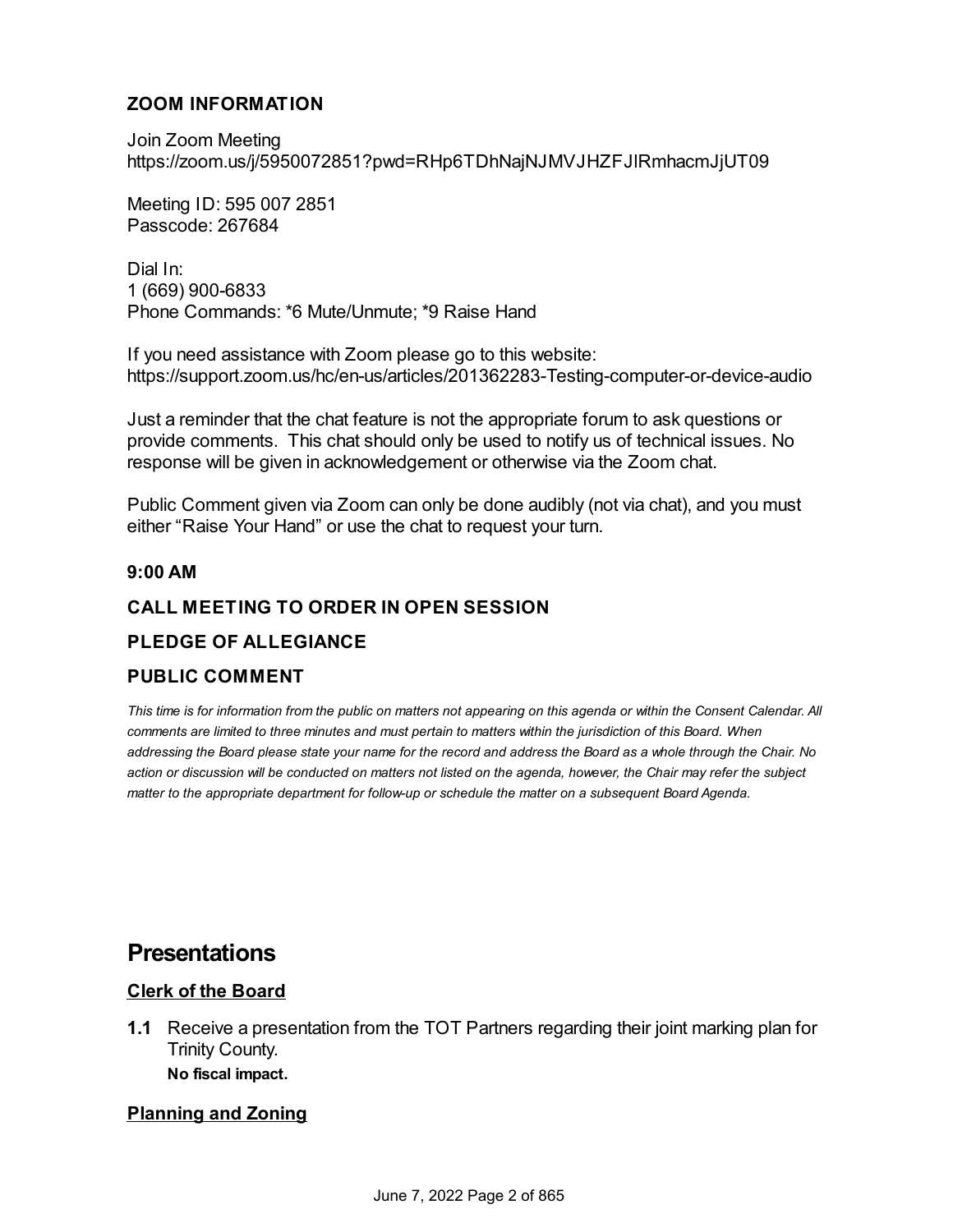**1.2** Receive a presentation from Mintier Harnish, LP regarding the comprehensive update of the Trinity County General Plan. **No fiscal impact.**

# **Consent Calendar**

These items include routine, non-controversial matters and will be acted upon by the Board by one, roll-call motion. If a member of the public has any questions or comments on an item on the consent calendar, they may provide them *now. A member of the Board or Staff may request an item be pulled and considered separately.*

## **Behavioral Health Services**

**2.1** Approve a budget adjustment for FY 21/22 for Behavioral Health Services - Dept. 4200 increasing Revenues by \$250,000, Fixed Assets by \$233,299, and Services & Supplies by \$16,771.

**No impact to the General Fund; current cash balance in Behavioral Health Services - Fund 112 is -\$1,069,381.72**

## **Board of Supervisors**

**2.2** Confirm that the issuance of credits/refunds for Commercial Cannabis Cultivators holding non-expired provisional licenses on September 5, 2021 should be calculated using the anniversary date and September 5, 2021, as authorized on March 1, 2022.

**No additional fiscal impact.**

## **Child Support Services**

**2.3** Approve amendment number 4 to the agreement with Professional Photocopy increasing the maximum cost by \$15,000, extending the term to June 30, 2023 and updating exhibit B - Price List to provide process of service for legal documents generated in our work.

**No impact to the General Fund; additional \$15,000 from Child Support Budget.**

## **Clerk of the Board**

**2.4** Adopt a resolution regarding the use of remote teleconference meetings pursuant to the Brown Act.

#### **No fiscal impact.**

- **2.5** Adopt resolutions confirming the continuance of the following local emergencies in the County of Trinity:
	- Local emergency due to drought conditions;
	- Local emergency due to flash flooding and debris flow following the October 19-21, 2021 rains;
	- Local emergency due to the December 2021 winter storm event;
	- Local emergency due to the novel coronavirus known as COVID-19;
	- Local emergency due to the River Complex Fire;
	- Local emergency due to the 2020 wildfires; and
	- Local emergency due to the 2021 wildfires.

**No fiscal impact.**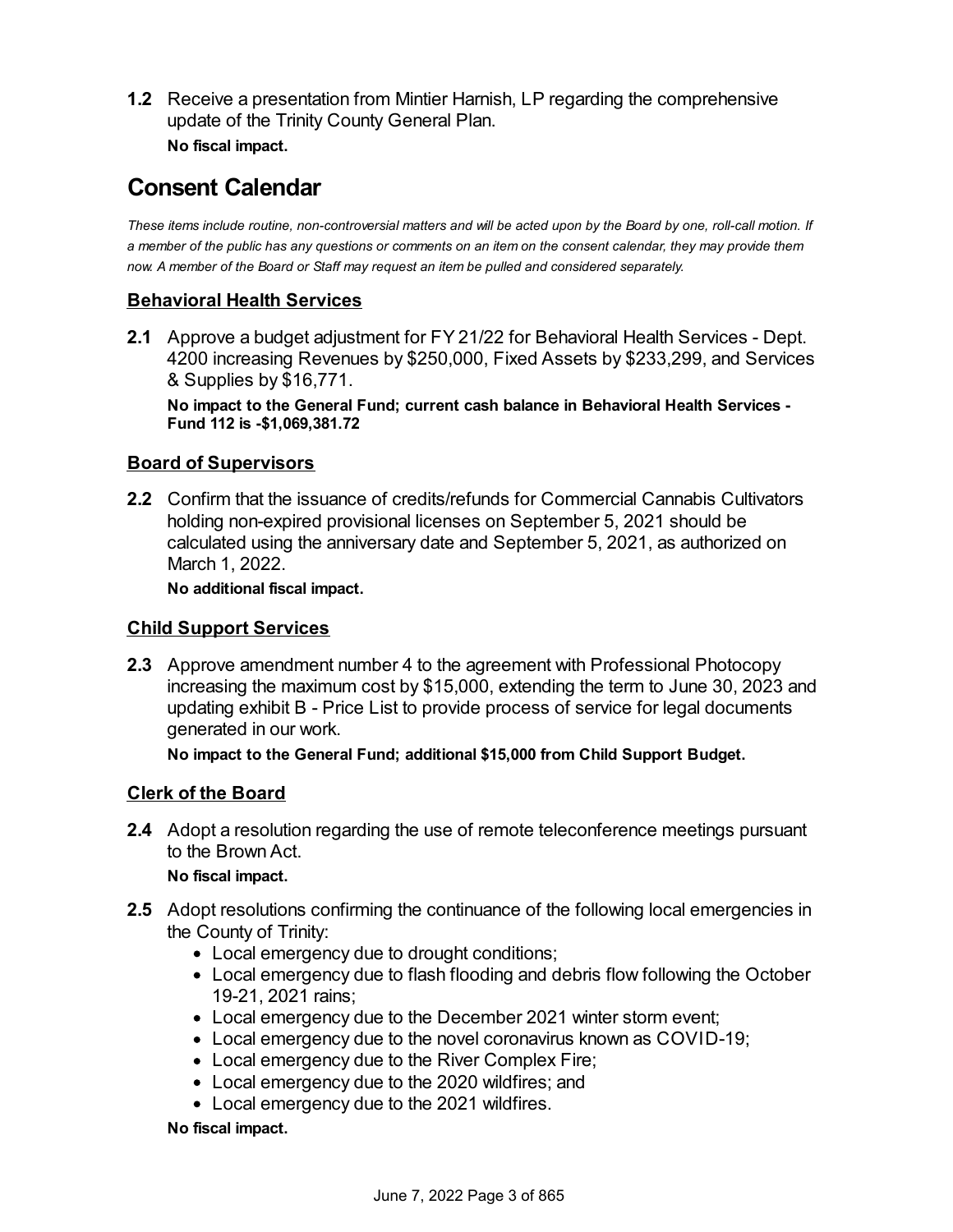- **2.6** Adopt resolutions confirming the continuance of the following local health emergencies in the County of Trinity:
	- Local health emergency due to debris and air quality concerns created by the 2020 wildfires;
	- Local health emergency due to hazardous material concerns resulting from the 2021 fires; and
	- Local health emergency due to the novel coronavirus knows as COVID-19.

#### **No fiscal impact.**

- **2.7** Take the following actions regarding Trinity Trail Alliance's LaGrange Classic Bike Race:
	- 1. Find no objection to the issuance of a daily alcoholic beverage license for Trinity Trail Alliance to serve alcoholic beverages at their sports event to be held at Lowden Park in Weaverville, CA on June 11, 2022 and ratify the chairman's signature on the daily license;
	- 2. Ratify the Chairman's signature on a letter supporting the 2022 LaGrange Classic Bike Race; and
	- 3. Waive provision 2C of County Fee Waiver Policy, find that that Trinity Trail Alliance's LaGrange Classic Mountain Bike Race provides a public benefit and approve their application for waiver of County fees waiving General Services Lowden Park rental fee in the amount of \$693; Lowden Park Camping fee in an unknown amount and Solid Waste dumpster fee in the amount of \$214.

**Loss of revenue in an unknown amount for General Services and \$214 for Solid Waste.**

#### **District Attorney**

**2.8** Approve amendment number 2 to the agreement with Constellation Justice Systems Inc. d/b/a equivant, increasing the maximum cost by \$21,840 to provide a data extract.

**\$21,840 from District Attorney budget.**

#### **Health and Human Services**

**2.9** Adopt a resolution which authorizes the Office of Emergency Services to submit a grant application to receive funding under the 21 CALFIRE Evacuation Route Planning and Development Grant Program; and authorize the Director of Emergency Services or designee to conduct all negotiations and sign the grant award agreement and amendments, and any other documents necessary to complete the project if awarded.

**No impact the General Fund; grant revenue in the amount of \$150,000.**

- **2.10** Adopt a resolution which removes from Health and Human Services' Capital Asset Inventory listing Asset ID #13611 - Pop-Up Infirmary. **No fiscal impact.**
- **2.11** Approve a budget adjustment for FY 21/22 for Categorical Aids Dept. 5050 increasing Revenues and Other Charges by \$235,463.

**No impact to General Fund; current cash balance in Human Services - Fund 111 is - \$716,784.**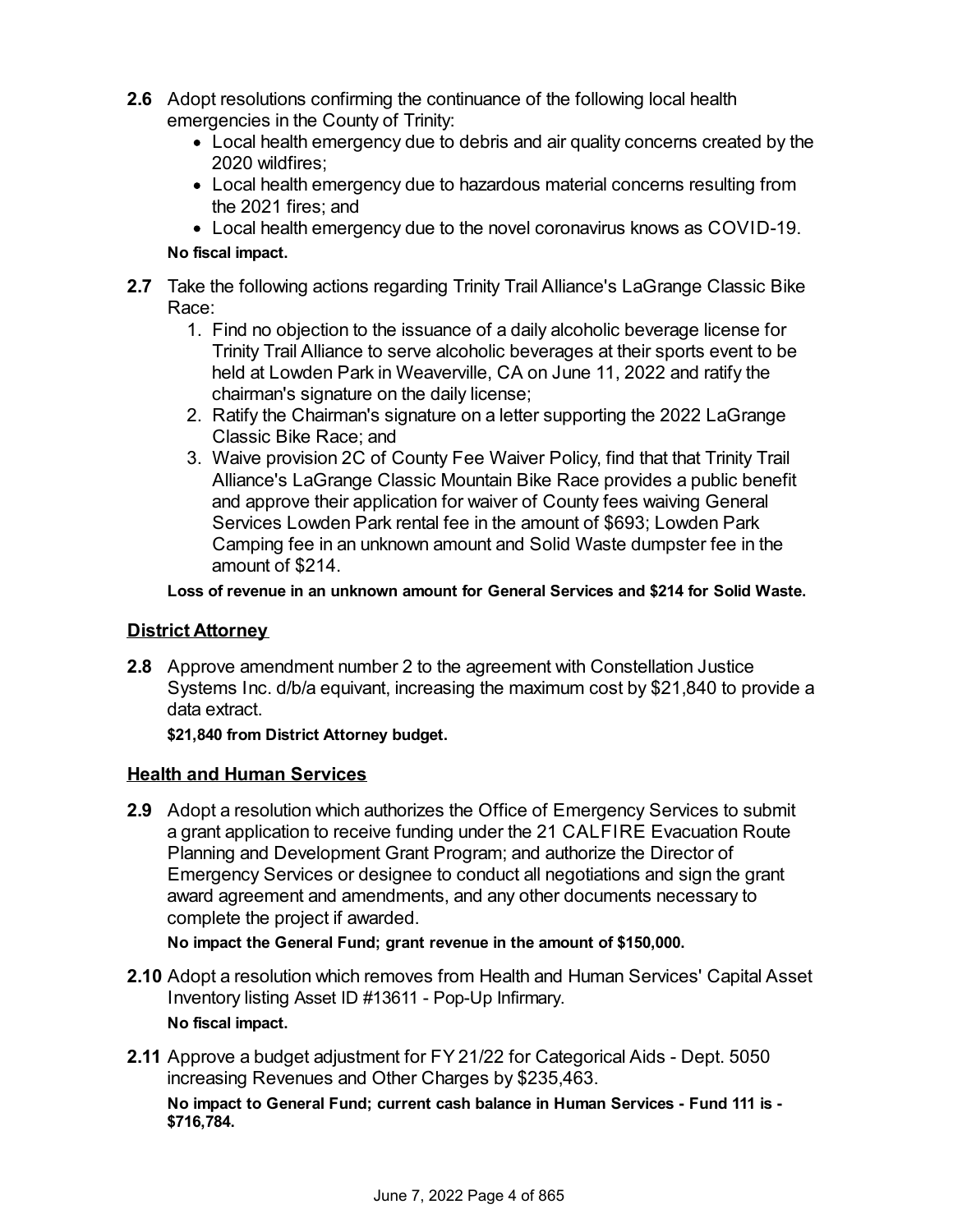- **2.12** Approve amendment number 5 to the agreement with David Herfindahl, M.D. increasing the maximum cost by \$61,280 to act as the Trinity County Health Officer. **No impact to the General Fund; additional \$61,280 from COVID relief grants.**
- **2.13** Approve an agreement with the California Department of Social Services to provide adoptions services.

**No impact to the General Fund; \$242,880 from the Child Welfare Allocation.**

**2.14** Approve an agreement with the County of Santa Cruz to provide host entity services for County Medi-Cal Administrative Activities (CMAA) and Targeted Case Management (TCM) services for fiscal years 2022/2023 through 2024/2025.

**Participation Fees estimated at \$2,000 from Probation and Public Guardian.**

#### **Human Resources**

**2.15** Adopt a resolution approving salary schedules for Trinity County Employees retroactively effective June 1, 2022 and July 1, 2022. **No fiscal impact.**

#### **Solid Waste**

**2.16** Approve a budget adjustment for FY 21/22 for Solid Waste - Dept. 9500 increasing Transfers in by \$25,000 and Fixed Assets by \$56,205 and approve a budget adjustment for FY 21/22 for Landfill Closure Fund - Dept. 8445 increasing Transfers out by \$25,000.

**No impact to the General Fund; current cash balance in Solid Waste - Fund 920 is \$568,894 and Landfill Closure Trust - Fund 445 is \$29,782.**

#### **Transportation**

**2.17** Adopt a resolution approving the FY 22/23 List of Projects/Work Plan for funding from the Road Maintenance and Rehabilitation Account (RMRA). **\$2,326,255 from RMRA.**

## **Trinity County Transportation Commission**

**2.18** Adopt a resolution adopting definitions for Transit Development Act's Unmet Transit Needs Process.

**Approximate revenue in the amount of \$380,000 in Local Transportation Funds (LTF).**

# **10:00 AM Public Hearings**

## **Grants**

**3.1** Conduct a public hearing and adopt a resolution authorizing an application for funding and the execution of a grant agreement for state CDBG funding. **No impact to the General Fund. Potential revenue in the amount of \$500,000 for Southern Trinity Area Rescue through the Grants Department.**

#### **Trinity County Transportation Commission**